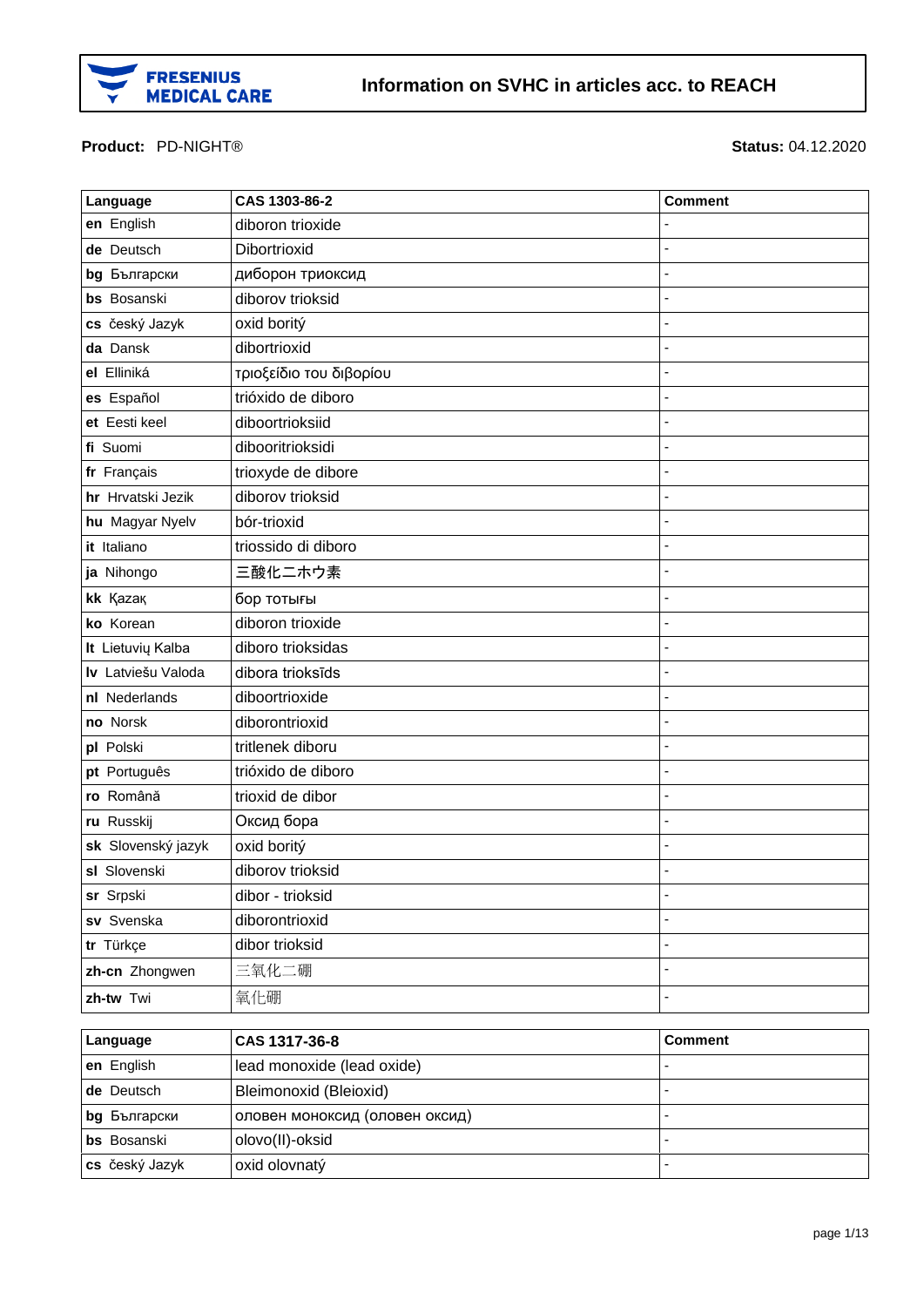

# FRESENIUS<br>MEDICAL CARE

| da Dansk           | blymonoxid (blyoxid)                           |                |
|--------------------|------------------------------------------------|----------------|
| el Elliniká        | μονοξείδιο του μολύβδου (οξείδιο του μολύβδου) |                |
| es Español         | monóxido de plomo (óxido de plomo)             | ÷,             |
| et Eesti keel      | pliimonooksiid                                 | Ĭ.             |
| fi Suomi           | lyijymonoksidi (lyijyoksidi)                   | ÷,             |
| fr Français        | monoxyde de plomb (oxyde de plomb)             |                |
| hr Hrvatski Jezik  | olovo(II)-oksid                                | ÷,             |
| hu Magyar Nyelv    | ólom(II)-oxid (ólom-monoxid)                   | ä,             |
| it Italiano        | Ossido di piombo                               | Ĭ.             |
| ja Nihongo         | 一酸化鉛(酸化鉛)                                      |                |
| kk Kazak           | қорғасын монооксиді (қорғасын тотығы)          |                |
| ko Korean          | lead monoxide (lead oxide)                     | ÷,             |
| It Lietuvių Kalba  | švino monoksidas (švino oksidas)               | L,             |
| Iv Latviešu Valoda | svina monoksīds (svina oksīds)                 |                |
| nl Nederlands      | loodmonoxide (loodoxide)                       | ÷,             |
| no Norsk           | blymonoxid (blyoxid)                           | L,             |
| pl Polski          | monotlenek ołowiu (tlenek ołowiu)              | $\overline{a}$ |
| pt Português       | monóxido de chumbo (óxido de chumbo)           | Ĭ.             |
| ro Română          | litargă (oxid de plumb)                        | L.             |
| ru Russkij         | Оксид свинца (II)                              |                |
| sk Slovenský jazyk | oxid olova (oxid olovnatý)                     | L.             |
| sl Slovenski       | svinčev monoksid (svinčev oksid)               |                |
| sr Srpski          | olovo(II)-oksid                                | ÷,             |
| sv Svenska         | blymonoxid (blyoxid)                           | ä,             |
| tr Türkçe          | kurşun monoksit (kurşun oksit)                 |                |
| zh-cn Zhongwen     | 黄丹                                             |                |
| zh-tw Twi          | 氧化鉛                                            |                |

| Language            | CAS 7439-92-1 | <b>Comment</b> |
|---------------------|---------------|----------------|
| en English          | Lead          | -              |
| de Deutsch          | Blei          | -              |
| <b>bg</b> Български | олово         | -              |
| bs Bosanski         | olovo         | -              |
| cs český Jazyk      | olovo         | -              |
| da Dansk            | bly           | -              |
| el Elliniká         | μόλυβδος      | -              |
| es Español          | plomo         | -              |
| et Eesti keel       | plii          | -              |
| fi Suomi            | lyijy         | -              |
| fr Français         | plomb         | ۰              |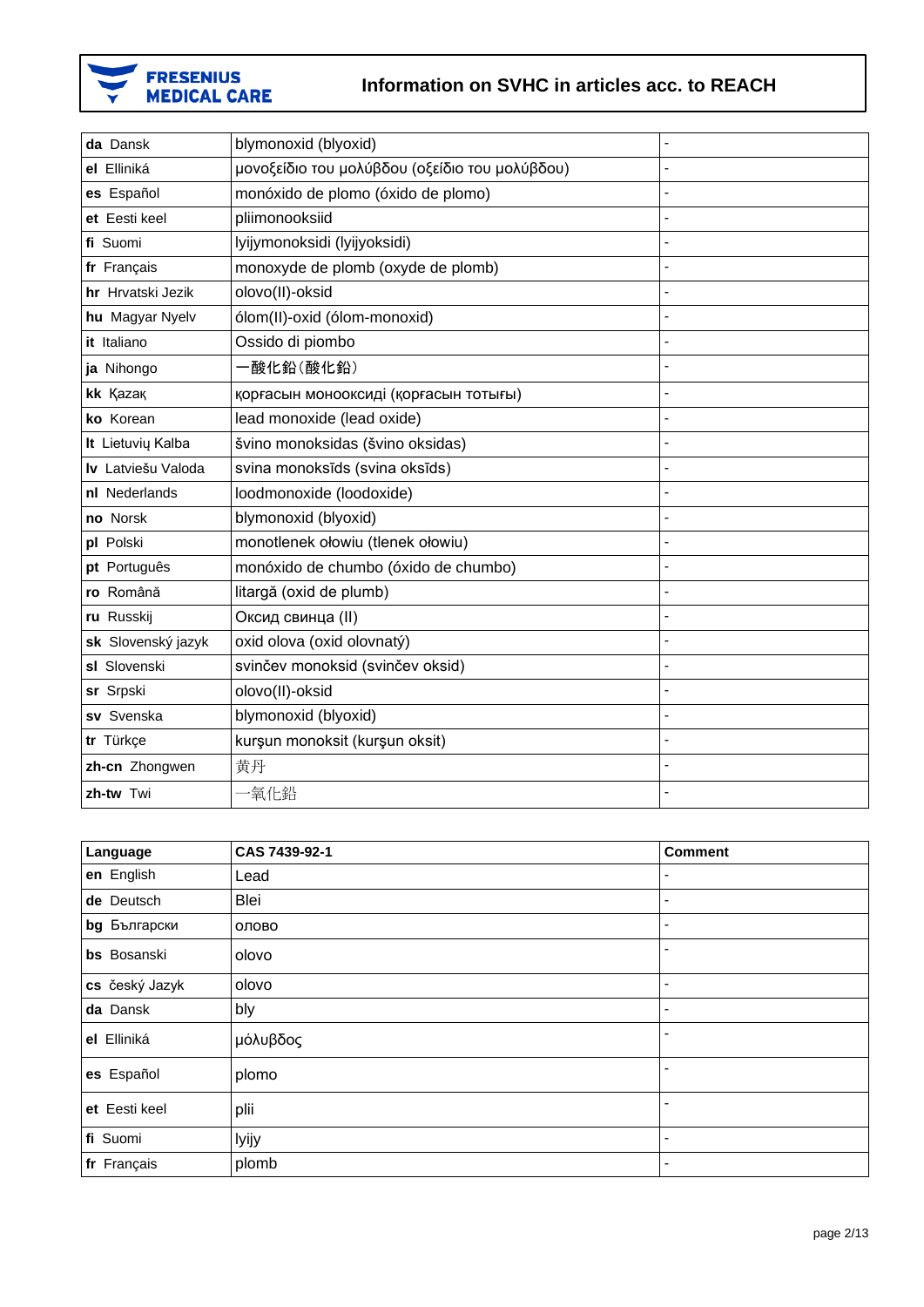

| hr Hrvatski Jezik  | olovo      |   |
|--------------------|------------|---|
| hu Magyar Nyelv    | ólom       |   |
| it Italiano        | piombo     |   |
| ja Nihongo         | 鉛 [namari] |   |
| kk Kazak           | plom       |   |
| ko Korean          | lead       |   |
| It Lietuvių Kalba  | švinas     |   |
| Iv Latviešu Valoda | svins      |   |
| nl Nederlands      | lood       | ٠ |
| no Norsk           | bly        |   |
| pl Polski          | ołów       |   |
| pt Português       | chumbo     |   |
| ro Română          | plumb      | ٠ |
| ru Russkij         | свинец     |   |
| sk Slovenský jazyk | olovo      |   |
| sl Slovenski       | svínec     |   |
| sr Srpski          | ОЛОВО      |   |
| sv Svenska         | bly        | ٠ |
| tr Türkçe          | kurşun     |   |
| zh-cn Zhongwen     | 铅 [qian]   |   |
| zh-tw Twi          | lead       |   |

| Language           | CAS 556-67-2                         | <b>Comment</b> |
|--------------------|--------------------------------------|----------------|
| en English         | Octamethylcyclotetrasiloxane (D4)    |                |
| de Deutsch         | Octamethylcyclotetrasiloxan (D4)     |                |
| bg Български       | Октаметилциклотетрасилоксан (D4)     |                |
| <b>bs</b> Bosanski | Octamethylcyclotetrasiloxane (D4)    |                |
| cs český Jazyk     | Oktamethylcyklotetrasiloxan (D4)     |                |
| da Dansk           | Octamethylcyclotetrasiloxan (D4)     | $\blacksquare$ |
| el Elliniká        | Οκταμεθυλοκυκλοτετρασιλοξάνιο (D4)   |                |
| es Español         | Octametilciclotetrasiloxano (D4)     |                |
| et Eesti keel      | Oktametüültsüklotetrasiloksaan (D4)  |                |
| fi Suomi           | Oktametyylisyklotetrasiloksaani (D4) |                |
| fr Français        | Octaméthylcyclotétrasiloxane (D4)    |                |
| hr Hrvatski Jezik  | Oktametilciklotetrasiloksan (D4)     |                |
| hu Magyar Nyelv    | Oktametil-ciklotetrasziloxán (D4)    |                |
| it Italiano        | Ottametilciclotetrasilossano (D4)    | $\blacksquare$ |
| ja Nihongo         | Octamethylcyclotetrasiloxane (D4)    | -              |
| kk Kazak           | Octamethylcyclotetrasiloxane (D4)    | $\blacksquare$ |
| ko Korean          | Octamethylcyclotetrasiloxane (D4)    |                |
| It Lietuvių Kalba  | Oktametilciklotetrasiloksanas (D4)   |                |
| Iv Latviešu Valoda | Oktametilciklotetrasiloksāns (D4)    |                |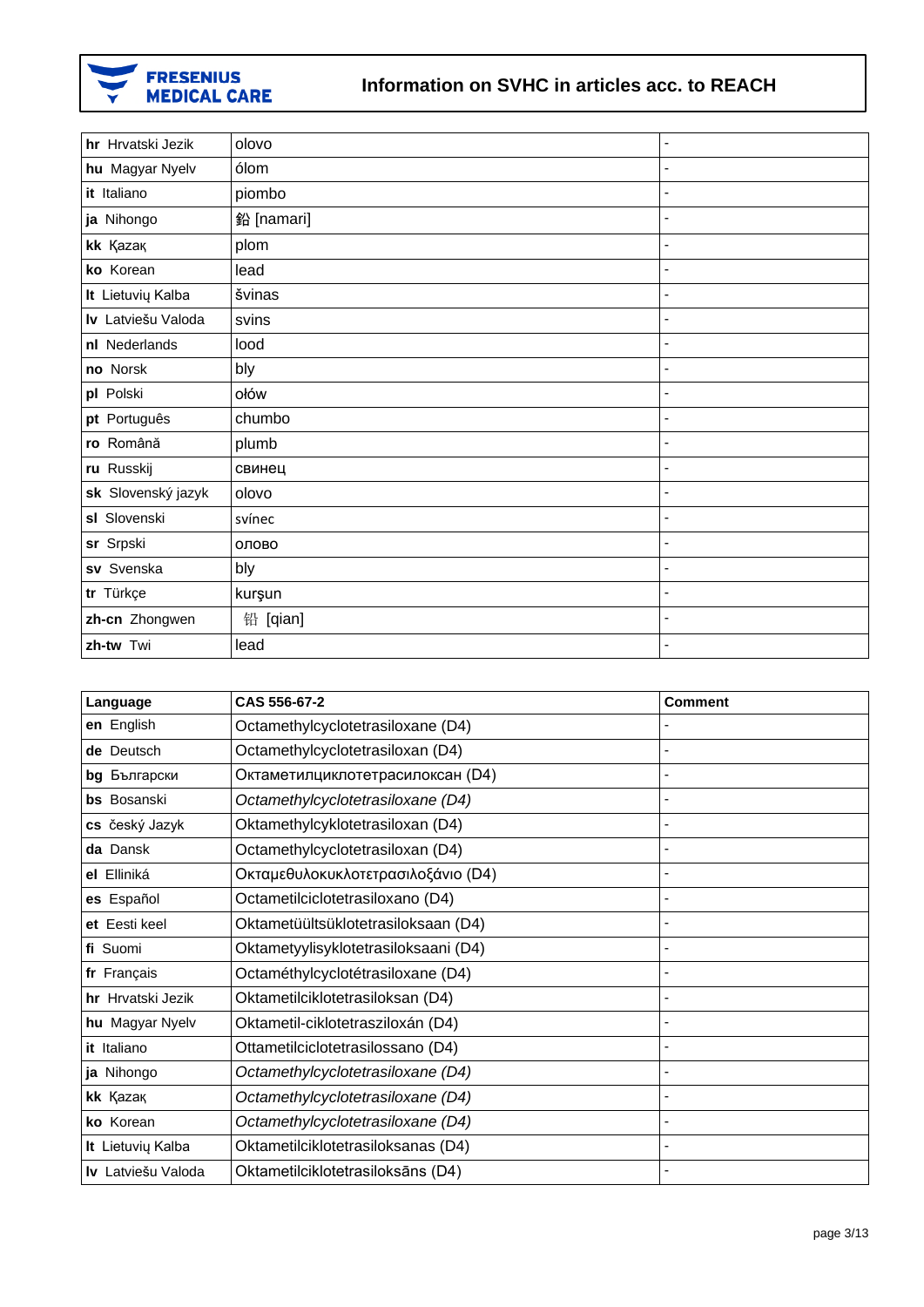

# FRESENIUS<br>MEDICAL CARE

| Nederlands<br>nl   | Octamethylcyclotetrasiloxaan (D4) | $\overline{\phantom{0}}$ |
|--------------------|-----------------------------------|--------------------------|
| no Norsk           | Octamethylcyclotetrasiloxane (D4) | $\overline{\phantom{0}}$ |
| pl Polski          | oktametylocyklotetrasiloksan (D4) | $\overline{\phantom{0}}$ |
| pt Português       | Octametilciclotetrassiloxano (D4) | $\overline{\phantom{a}}$ |
| ro Română          | oktametylocyklotetrasiloksan (D4) |                          |
| ru Russkij         | Octamethylcyclotetrasiloxane (D4) |                          |
| sk Slovenský jazyk | Oktametylcyklotetrasiloxán (D4)   |                          |
| sl Slovenski       | Oktametilciklotetrasiloksan (D4)  | $\overline{\phantom{a}}$ |
| sr Srpski          | Octamethylcyclotetrasiloxane (D4) |                          |
| sv Svenska         | Oktametylcyklotetrasiloxan (D4)   |                          |
| tr Türkçe          | Octamethylcyclotetrasiloxane (D4) | $\overline{\phantom{0}}$ |
| zh-cn Zhongwen     | Octamethylcyclotetrasiloxane (D4) | $\overline{\phantom{a}}$ |
| zh-tw Twi          | Octamethylcyclotetrasiloxane (D4) |                          |

| Language            | CAS 541-02-6                         | <b>Comment</b>           |
|---------------------|--------------------------------------|--------------------------|
| en English          | Decamethylcyclopentasiloxane (D5)    |                          |
| de Deutsch          | Decamethylcyclopentasiloxan (D5)     | $\blacksquare$           |
| <b>bg</b> Български | Декаметилциклопентасилоксан (D5)     | $\overline{\phantom{a}}$ |
| bs Bosanski         | Decamethylcyclopentasiloxane (D5)    | $\overline{\phantom{a}}$ |
| cs český Jazyk      | Dekamethylcyklopentasiloxan (D5)     | $\blacksquare$           |
| da Dansk            | Decamethylcyclopentasiloxan (D5)     | $\overline{\phantom{a}}$ |
| el Elliniká         | Δεκαμεθυλοκυκλοπεντασιλοξάνιο (D5)   | ä,                       |
| es Español          | Decametilciclopentasiloxano (D5)     | $\blacksquare$           |
| et Eesti keel       | Dekametüültsüklopentasiloksaan (D5)  | $\blacksquare$           |
| fi Suomi            | Dekametyylisyklopentasiloksaani (D5) | ÷,                       |
| fr Français         | Décaméthylcyclopentasiloxane (D5)    | ÷,                       |
| hr Hrvatski Jezik   | Dekametilciklopentasiloksan (D5)     | ÷,                       |
| hu Magyar Nyelv     | Dekametil-ciklopentasziloxán (D5)    | $\blacksquare$           |
| it Italiano         | Decametilciclopentasilossano (D5)    | ä,                       |
| ja Nihongo          | Decamethylcyclopentasiloxane (D5)    | $\overline{\phantom{a}}$ |
| kk Kazak            | Decamethylcyclopentasiloxane (D5)    | $\frac{1}{2}$            |
| ko Korean           | Decamethylcyclopentasiloxane (D5)    | $\blacksquare$           |
| It Lietuvių Kalba   | Dekametilciklopentasiloksanas (D5)   | $\blacksquare$           |
| Iv Latviešu Valoda  | Dekametilciklopentasiloksāns (D5)    | ÷,                       |
| nl Nederlands       | Decamethylcyclopentasiloxaan (D5)    | ÷,                       |
| no Norsk            | Decamethylcyclopentasiloxane (D5)    | $\frac{1}{2}$            |
| pl Polski           | Dekametylocyklopentasiloksan (D5)    | ä,                       |
| pt Português        | Decametilciclopentassiloxano (D5)    | $\overline{\phantom{a}}$ |
| ro Română           | Decametilciclopentasiloxan (D5)      | $\blacksquare$           |
| ru Russkij          | Decamethylcyclopentasiloxane (D5)    | $\overline{\phantom{a}}$ |
| sk Slovenský jazyk  | Dekametylcyklopentasiloxán (D5)      | $\blacksquare$           |
| sl Slovenski        | Dekametilciklopentasiloksan (D5)     | $\overline{\phantom{a}}$ |
| sr Srpski           | Decamethylcyclopentasiloxane (D5)    | $\blacksquare$           |
| sv Svenska          | Dekametylcyklopentasiloxan (D5)      | $\blacksquare$           |
| tr Türkçe           | Decamethylcyclopentasiloxane (D5)    | $\blacksquare$           |
| zh-cn Zhongwen      | Decamethylcyclopentasiloxane (D5)    | $\overline{\phantom{a}}$ |
| zh-tw Twi           | Decamethylcyclopentasiloxane (D5)    | $\overline{\phantom{a}}$ |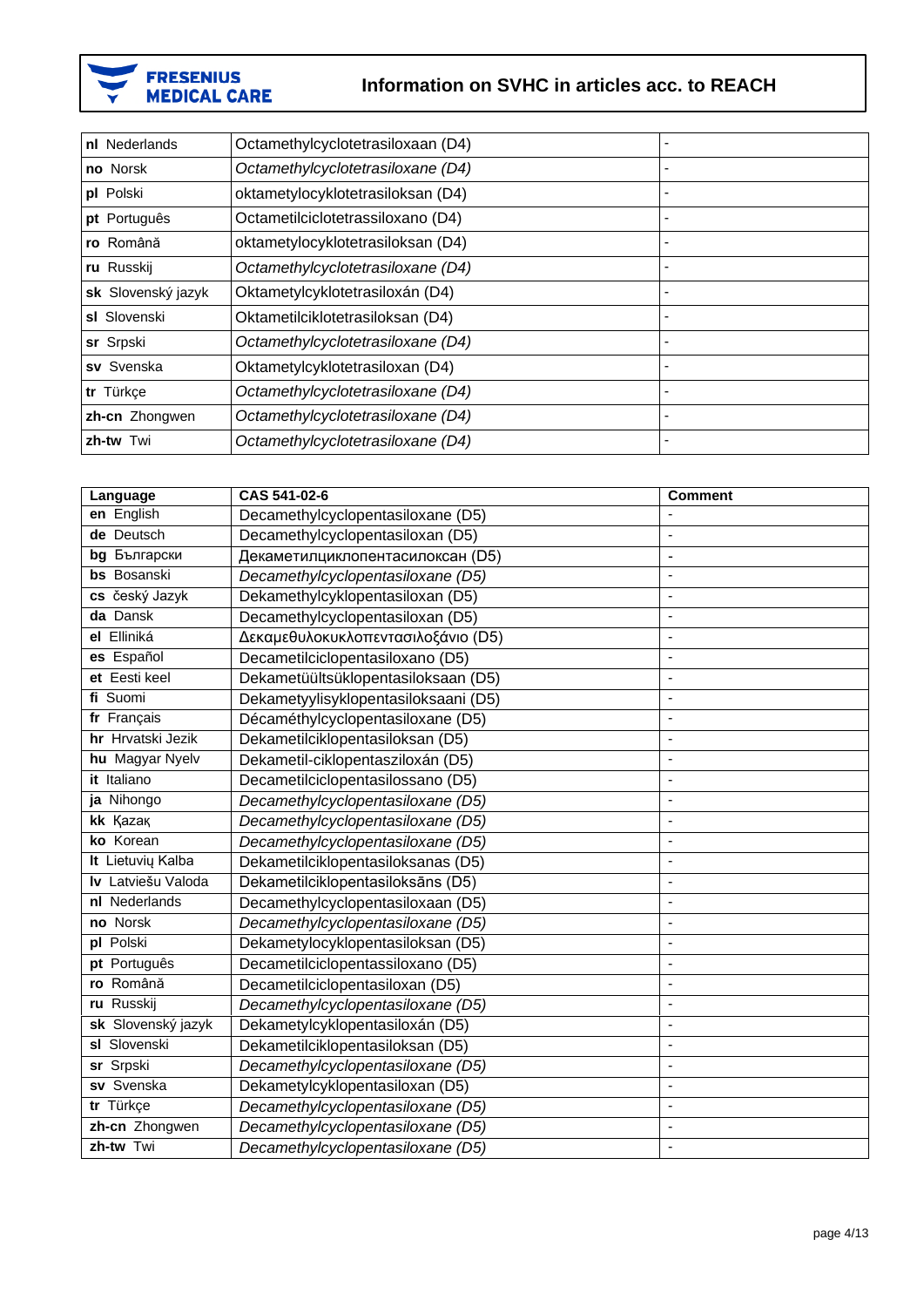

| Language           | CAS 540-97-6                           | <b>Comment</b> |
|--------------------|----------------------------------------|----------------|
| en English         | Dodecamethylcyclohexasiloxane (D6)     |                |
| de Deutsch         | Dodecamethylcyclohexasiloxan (D6)      |                |
| bg Български       | Додекаметилциклохексасилоксан (D6)     |                |
| bs Bosanski        | Dodecamethylcyclohexasiloxane (D6)     |                |
| cs český Jazyk     | Dodekamethylcyklohexasiloxan (D6)      |                |
| da Dansk           | Dodecamethylcyclohexasiloxan (D6)      |                |
| el Elliniká        | Dodecamethylcyclohexasiloxane (D6)     |                |
| es Español         | Dodecametilciclohexasiloxano (D6)      | ÷,             |
| et Eesti keel      | Dodekametüültsükloheksasiloksaan (D6)  |                |
| fi Suomi           | Dodekametyylisykloheksasiloksaani (D6) |                |
| fr Français        | Dodécaméthylcyclohexasiloxane (D6)     |                |
| hr Hrvatski Jezik  | Dodekametilcikloheksasiloksan (D6)     |                |
| hu Magyar Nyelv    | Dodekametil-ciklohexasziloxán (D6)     |                |
| it Italiano        | Dodecametilcicloesasilossano (D6)      |                |
| ja Nihongo         | Dodecamethylcyclohexasiloxane (D6)     |                |
| kk Kazak           | Dodecamethylcyclohexasiloxane (D6)     |                |
| ko Korean          | Dodecamethylcyclohexasiloxane (D6)     |                |
| It Lietuvių Kalba  | Dodekametilcikloheksasiloksanas (D6)   |                |
| Iv Latviešu Valoda | Dodekametilcikloheksasiloksāns (D6)    |                |
| nl Nederlands      | Dodecamethylcyclohexasiloxaan (D6)     |                |
| no Norsk           | Dodecamethylcyclohexasiloxane (D6)     |                |
| pl Polski          | Dodekametylocyklohexasiloksan (D6)     |                |
| pt Português       | Dodecametilciclohexasiloxano (D6)      | $\blacksquare$ |
| ro Română          | Dodecametilciclohexasiloxan (D6)       |                |
| ru Russkij         | Dodecamethylcyclohexasiloxane (D6)     |                |
| sk Slovenský jazyk | Dodekametylcyklohexasiloxán (D6)       |                |
| sl Slovenski       | Dodekametilcikloheksasiloksan (D6)     |                |
| sr Srpski          | Dodecamethylcyclohexasiloxane (D6)     |                |
| sv Svenska         | Dodekametylcyklohexasiloxan (D6)       |                |
| tr Türkçe          | Dodecamethylcyclohexasiloxane (D6)     |                |
| zh-cn Zhongwen     | Dodecamethylcyclohexasiloxane (D6)     |                |
| zh-tw Twi          | Dodecamethylcyclohexasiloxane (D6)     |                |

| en English | This statement refers to the named product including, as applicable, its accessories, additional<br>equipment, packaging material and/or related spare parts.<br>One or more components contain above named SVHC Candidates in a concentration > 0.1 mass%<br>according to Article 33 and 59 (1, 10) of Regulation (EC) No. 1907/2006 ("REACH").                                                               |
|------------|----------------------------------------------------------------------------------------------------------------------------------------------------------------------------------------------------------------------------------------------------------------------------------------------------------------------------------------------------------------------------------------------------------------|
|            | NB: Article 3/3 REACH defines "articles" as "objects which during production is given a special shape, surface or<br>design which determines its function to a greater degree than does its chemical composition". So complex products<br>can fall in scope of Article 33 REACH due to included components or materials, even when the concentration of a<br>SVHC Candidate is far below 0.1 % of the product. |
|            | This statement represents our current state of knowledge and can be updated at any time. This<br>statement does neither represent a guarantee of any product properties nor releases any party from its                                                                                                                                                                                                        |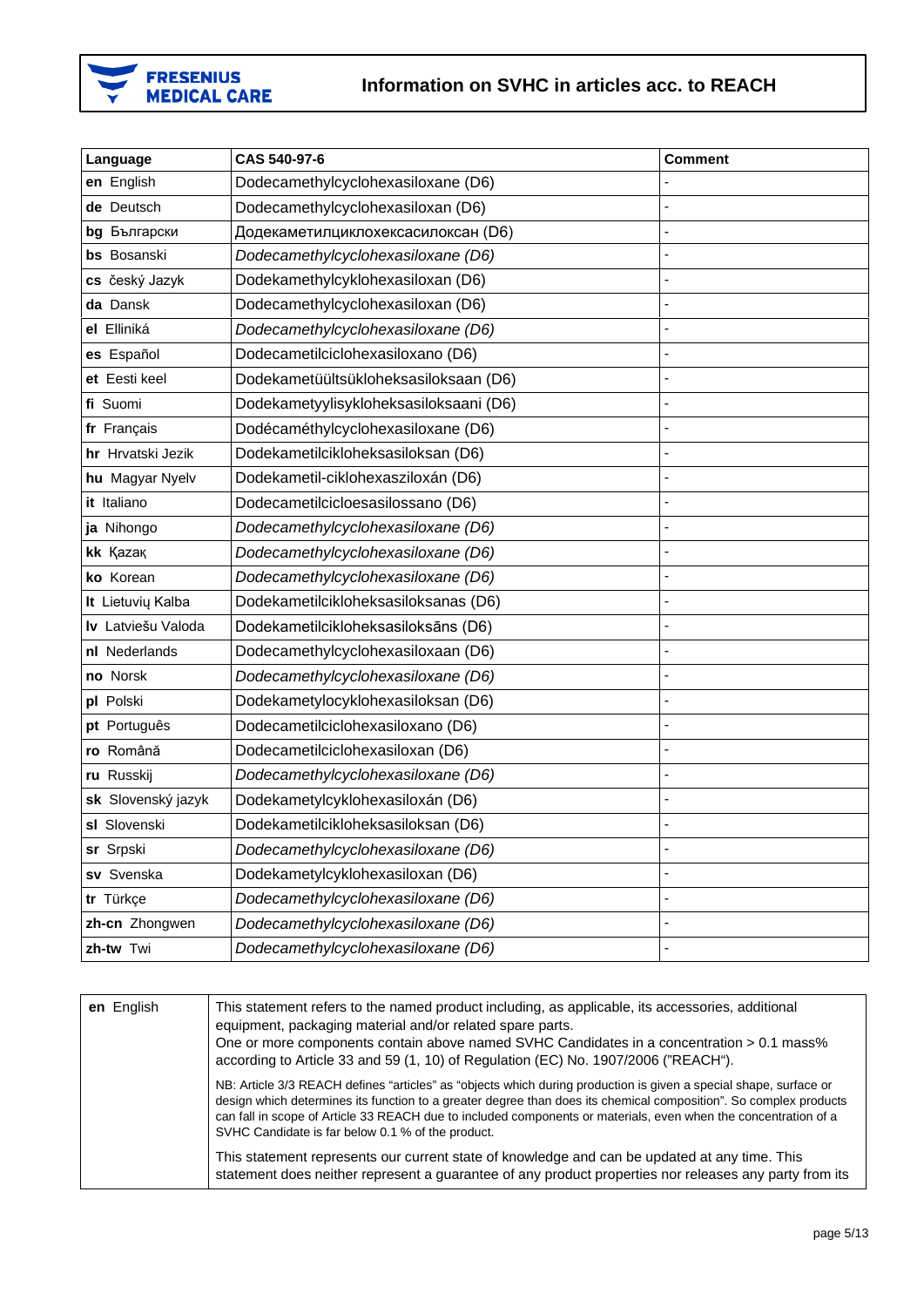

|                    | responsibilities, especially defined by local legislation. Fresenius Medical Care accepts no responsibility<br>for injury or loss which may arise from reliance on information contained in this document.                                                                                                                                                                                                                                                                          |
|--------------------|-------------------------------------------------------------------------------------------------------------------------------------------------------------------------------------------------------------------------------------------------------------------------------------------------------------------------------------------------------------------------------------------------------------------------------------------------------------------------------------|
| de Deutsch         | Diese Erklärung bezieht sich auf das genannte Produkt inklusive, wie zutreffend, seines Zubehörs und<br>zusätzlicher Ausrüstung, Verpackungsmaterial und/oder zugehörige Ersatzteile.<br>Eine oder mehrere Komponenten enthalten oben genannte SVHC Kandidaten in einer Konzentration ><br>0,1 Masse-% gemäß Artikel 33 und 59 (1, 10) der Verordnung (EG) 1907/2006 ("REACH").                                                                                                     |
|                    | NB: Artikel 3/3 REACH definiert "Erzeugnisse" als "Gegenstände, die bei der Herstellung eine spezifische Form,<br>Oberfläche oder Gestalt erhalten, die in größerem Maße als die chemische Zusammensetzung ihre Funktion<br>bestimmt". Deshalb können komplexe Produkteaufgrund von enthaltenen Komponenten oder Materialien in den<br>Anwendungsbereich von Artikel 33 REACH fallen, obwohl die Konzentration eines SVHC-Kandidaten weit unterhalb<br>0,1 % des Produkts ist.      |
|                    | Diese Erklärung stellt unseren aktuellen Kenntnisstand dar und kann jederzeit aktualisiert werden. Diese<br>Erklärung stellt weder eine Garantie von Produkteigenschaften dar noch entlässt sie irgendeine Partei<br>aus ihren Verantwortlichkeiten, insbesondere aufgrund lokaler Gesetzgebung. Fresenius Medical Care<br>akzeptiert keine Verantwortung für Verletzungen oder Verluste, welche von dem Vertrauen auf die in<br>diesem Dokument enthalten Informationen herrühren. |
| bg Български       | Настоящата декларация се отнася до посочения продукт, включително (според<br>целесъобразността) неговите аксесоари, допълнително оборудване, опаковъчни материали<br>и/или съответните резервни части.<br>Един или повече компоненти съдържат горепосочените SVHC кандидати в концентрация > 0,1<br>масов % в съответствие с член 33 и 59 (1, 10) от Регламент (ЕО) № 1907/2006 (REACH).                                                                                            |
|                    | Забележка: член 3/3 REACH определя "артикулите" като "Предмети, на които по време на производството е<br>придадена специална форма, повърхност или дизайн, които определят техните функции в по-голяма степен,<br>отколкото техния химичен състав". Затова сложни продукти може да попадат в обхвата на член 33 REACH<br>поради включени компоненти или материали дори когато концентрацията на SVHC кандидата е много под<br>0,1% от продукта.                                     |
|                    | Настоящата декларация представя моментното състояние на нашите познания и може да бъде<br>актуализирана по всяко време. Настоящата декларация не е гаранция за каквито и да е свойства<br>на продукта, нито освобождава някоя от страните от отговорност, специално посочена от<br>местното законодателство. Fresenius Medical Care не поема отговорност за наранявания или<br>щети, които може да произлязат от доверяване на съдържащата се в този документ информация.           |
| <b>bs</b> Bosanski | Ova izjava se odnosi na navedeni proizvod uključujući, kako je primjenjivo, dodatne dijelove, dodatnu                                                                                                                                                                                                                                                                                                                                                                               |
|                    | opremu, ambalažu i/ili povezane rezervne dijelove.<br>Jedna ili više komponenti sadrži gore navedene kandidate za uvrštavanje na listu tvari vrlo visokog<br>rizika (SVHC) u koncentraciji > 0,1 masenih % u skladu sa Članovima 33 i 59 (1, 10) Regulative (EC) br.<br>1907/2006 ("REACH").                                                                                                                                                                                        |
|                    | NB: Član 3/3 regulative REACH definiše "proizvode" kao "predmete koji za vrijeme proizvodnje dobivaju poseban<br>oblik, površinu ili dizajn što određuje njihovu funkciju u većoj mjeri nego njihov hemijski sastav". Tako složeni<br>proizvodi spadaju u djelokrug Člana 33 regulative REACH zbog uključenih komponenti ili materijala čak i kada je<br>koncentracija kandidata za uvrštavanje na listu tvari vrlo visokog rizika (SVHC) daleko ispod 0,1% proizvoda.              |
|                    | Ova izjava predstavlja naša sadašnja saznanja i razumijevanja i može se ažurirati u svakom trenutku.<br>Ova izjava ne predstavlja garanciju bilo kakvih svojstava proizvoda niti oslobađa bilo koju stranu od<br>svojih odgovornosti, posebno u skladu sa lokalnim zakonima. Kompanija Fresenius Medical Care ne<br>snosi nikakvu odgovornost za povredu ili gubitak koji mogu nastati kao posljedica oslanjanja na<br>informacije sadržane u ovom dokumentu.                       |
| cs český Jazyk     | Toto prohlášení se týká uvedeného produktu, včetně jeho případného příslušenství, dalšího vybavení,<br>balicího materiálu a/nebo příslušných náhradních dílů.<br>Jedna nebo více složek obsahuje kandidáty na látky SVHC v koncentraci > 0,1 mass% dle článku 33 a<br>59 (1, 10) Nařízení (EK) č. 1907/2006 ("REACH").                                                                                                                                                              |
|                    | Poznámka: Článek 3/3 REACH definuje "artikly" jako "předměty, kterým je během výroby dán zvláštní tvar, povrch<br>nebo design určující jejich funkci do větší míry než jejich chemické složení". Takže komplexní produkty mohou do<br>tohoto rozsahu podle článku 33 REACH spadat kvůli zahrnutým složkám či materiálům, i když v nich koncentrace<br>kandidátů na látky SVHC je pod 0,1 % produktu.                                                                                |
|                    | Toto prohlášení představuje náš aktuální stav znalostí a může být kdykoliv aktualizováno. Toto<br>prohlášení nepředstavuje žádnou záruku vlastností produktu ani nezbavuje jakoukoliv stranu jejích                                                                                                                                                                                                                                                                                 |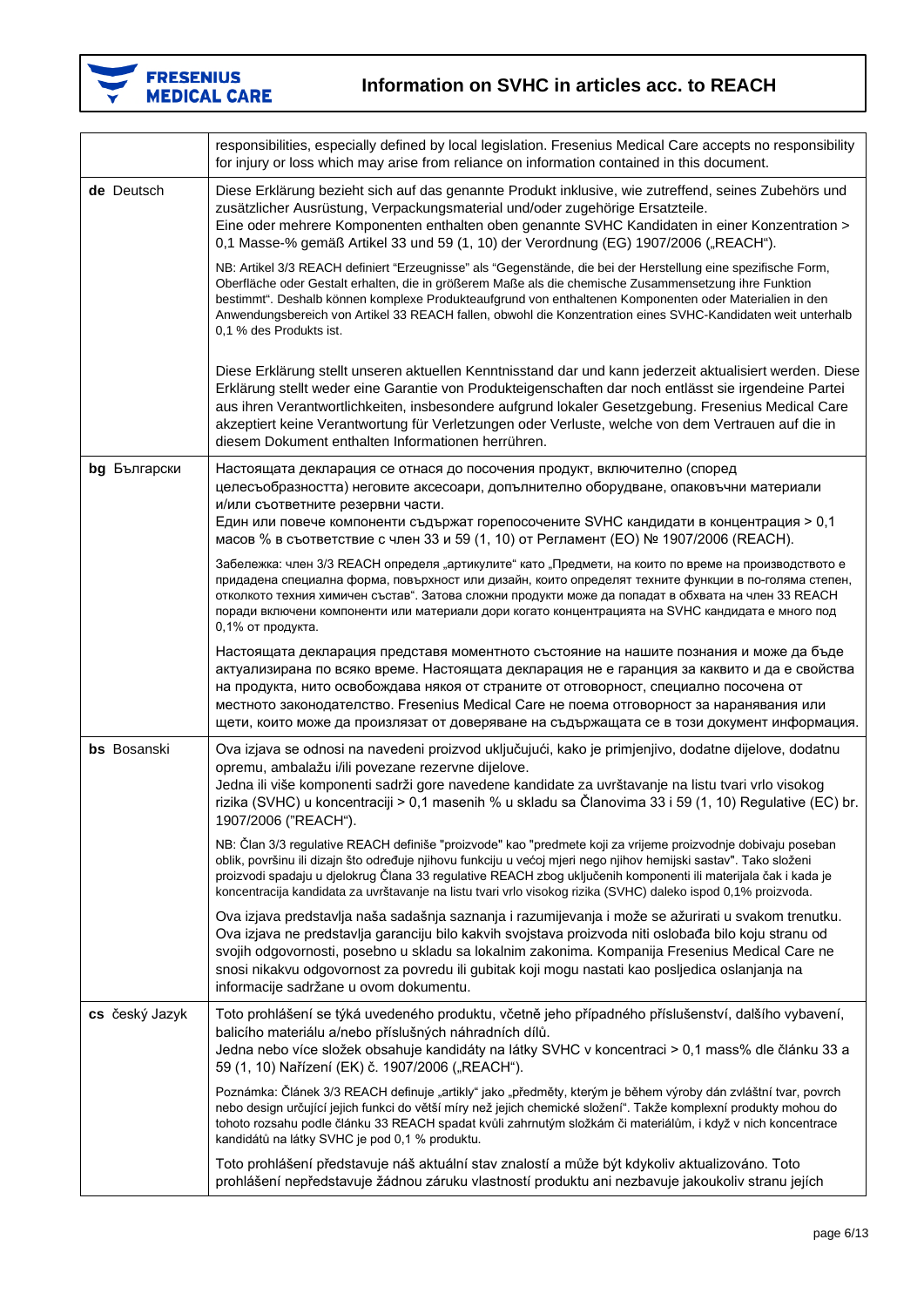

**F** 

|               | povinností, zejména těch definovaných místní legislativou. Společnost Fresenius Medical Care<br>nepřijímá žádnou odpovědnost za zranění nebo škody, které mohou vzniknout spoléháním se na<br>informace obsažené v tomto dokumentu.                                                                                                                                                                                                                                                                                                       |
|---------------|-------------------------------------------------------------------------------------------------------------------------------------------------------------------------------------------------------------------------------------------------------------------------------------------------------------------------------------------------------------------------------------------------------------------------------------------------------------------------------------------------------------------------------------------|
| da Dansk      | Denne erklæring henviser til det navngivne produkt inklusive dets tilbehør, ekstraudstyr,<br>emballagemateriale og/eller relaterede reservedele.<br>En eller flere komponenter indeholder ovenstående SVHC-kandidater i en koncentration > 0,1 vægt-% i<br>henhold til artikel 33 og 59 (1, 10) i EF-direktiv nr. 1907/2006 ("REACH").                                                                                                                                                                                                    |
|               | NB: Artikel 3/3 i REACH definerer en "artikel" som "en genstand, der under fremstillingen har fået en særlig form,<br>overflade eller design, der i højere grad end den kemiske sammensætning er bestemmende for dens funktion".<br>Således kan komplekse produkter være omfattet af artikel 33 i REACH på grund af inkluderede komponenter eller<br>materialer, også selvom koncentrationen af en SVHC-kandidat er langt under 0,1 % af produktet.                                                                                       |
|               | Denne erklæring er et udtryk for vores aktuelle kendskab og kan til enhver tid blive opdateret. Denne<br>erklæring er hverken en garanti for særlige produktegenskaber eller fraskriver nogen part for sit ansvar,<br>der er specifik defineret i den lokale lovgivning. Fresenius Medical Care påtager sig intet ansvar for<br>skader eller tab som følge af brug af oplysninger i dette dokument.                                                                                                                                       |
| el Elliniká   | Η παρούσα δήλωση αφορά το αναφερθέν προϊόν συμπεριλαμβανομένων, κατά περίπτωση, των<br>εξαρτημάτων, του πρόσθετου εξοπλισμού, του υλικού της συσκευασίας ή/και των συναφών<br>ανταλλακτικών του.<br>Ένα ή περισσότερα μέρη περιέχουν τις προαναφερθείσες υποψήφιες ουσίες SVHC, σε συγκέντρωση ><br>0,1% της μάζας, σύμφωνα με το Άρθρο 33 και 59 (παράγραφοι 1, 10) του Κανονισμού (ΕΚ) 1907/2006<br>("REACH").                                                                                                                          |
|               | ΣΗΜΕΙΩΣΗ: Το άρθρο 3/3 REACH προσδιορίζει τα «αντικείμενα», ως «αντικείμενα τα οποία, κατά τη διάρκεια της<br>παραγωγής, αποκτούν ειδικό σχήμα, επιφάνεια ή σχεδιασμό, που καθορίζει τη λειτουργία τους σε μεγαλύτερο βαθμό<br>από ό,τι η χημική τους σύνθεση». Επομένως, τα σύνθετα προϊόντα ενδέχεται να εμπίπτουν στο πεδίο εφαρμογής του<br>Άρθρου 33 REACH, λόγω των συστατικών στοιχείων ή υλικών, ακόμα και όταν η συγκέντρωση μιας υποψήφιας<br>ουσίας SVHC του προϊόντος είναι πολύ κατώτερη από 0,1%.                           |
|               | Η παρούσα δήλωση περιλαμβάνει τις υφιστάμενες γνώσεις μας και ενδέχεται να ενημερωθεί ανά πάσα<br>στιγμή. Η παρούσα δήλωση δεν αποτελεί εγγύηση των ιδιοτήτων του προϊόντος, ούτε απαλλάσσει<br>κάποιο μέρος από τις ευθύνες του, οι οποίες ορίζονται ειδικά από την τοπική νομοθεσία. Η Fresenius<br>Medical Care δεν φέρει ευθύνη σε περίπτωση τραυματισμού ή απώλειας που ενδέχεται να προκύψει<br>από την εμπιστοσύνη σε πληροφορίες που περιέχονται σε αυτό το έγγραφο.                                                              |
| es Español    | Esta declaración es válida para el producto designado junto con, si procede, sus accesorios,<br>equipamiento adicional, materiales de embalaje y piezas de repuesto relacionadas.<br>Uno o más de los componentes contienen las sustancias candidatas extremadamente preocupantes<br>que se indican arriba en una concentración de > 0,1 % de la masa, de acuerdo con los Artículos 33 y 59<br>(1, 10) del reglamento (CE) n.º 1907/2006 («REACH»).                                                                                       |
|               | NB: El Artículo 3/3 de REACH define los «artículos» como «objetos a los cuales durante la producción se les<br>proporciona una forma, superficie o diseño que determinan su función en mayor grado que su composición<br>química». Esto significa que los productos complejos pueden pertenecer al ámbito de aplicación del Artículo 33 de<br>REACH debido a los componentes o materiales que forman parte de ellos, aunque la concentración de una<br>sustancia candidata extremadamente preocupante sea inferior al 0,1 % del producto. |
|               | Esta declaración representa nuestro nivel de conocimiento actual y podría sufrir modificaciones en<br>cualquier momento. Esta declaración no constituye ninguna garantía en relación a las propiedades de<br>un producto ni exime a ninguna parte de sus responsabilidades, en especial las establecidas por la<br>legislación local. Fresenius Medical Care no aceptará ninguna responsabilidad por los daños<br>personales ni las pérdidas que puedan derivarse de la confianza en la información contenida en este<br>documento.       |
| et Eesti keel | Avalduses viidatakse nimetatud tootele, sealhulgas olenevalt kohaldatavusest selle tarvikutele,<br>lisaseadmetele, pakkematerjalile ja/või seonduvatele varuosadele.<br>Üks või enam komponenti sisaldab eespool nimetatud väga ohtlike ainete kandidaate kontsentratsioonis<br>> 0,1 massi% vastavalt määruse (EÜ) nr 1907/2006 (REACH) artiklitele 33 ja 59 (1, 10).                                                                                                                                                                    |
|               | NB: REACH-i artiklis 3/3 on "artikkel" määratletud järgmiselt: "ese, millele antakse tootmise käigus teatud kuju,<br>pinnaviimistlus või kujundus, mis määrab tema funktsiooni suuremal määral kui tema keemiline koostis". Seega<br>võivad jääda mitmeosalised tooted REACH-i artikli 33 rakendusalasse neis sisalduvate komponentide või materjalide<br>tõttu, isegi kui väga ohtliku aine kandidaadi kontsentratsioon on kaugelt alla 0,1% tootest.                                                                                    |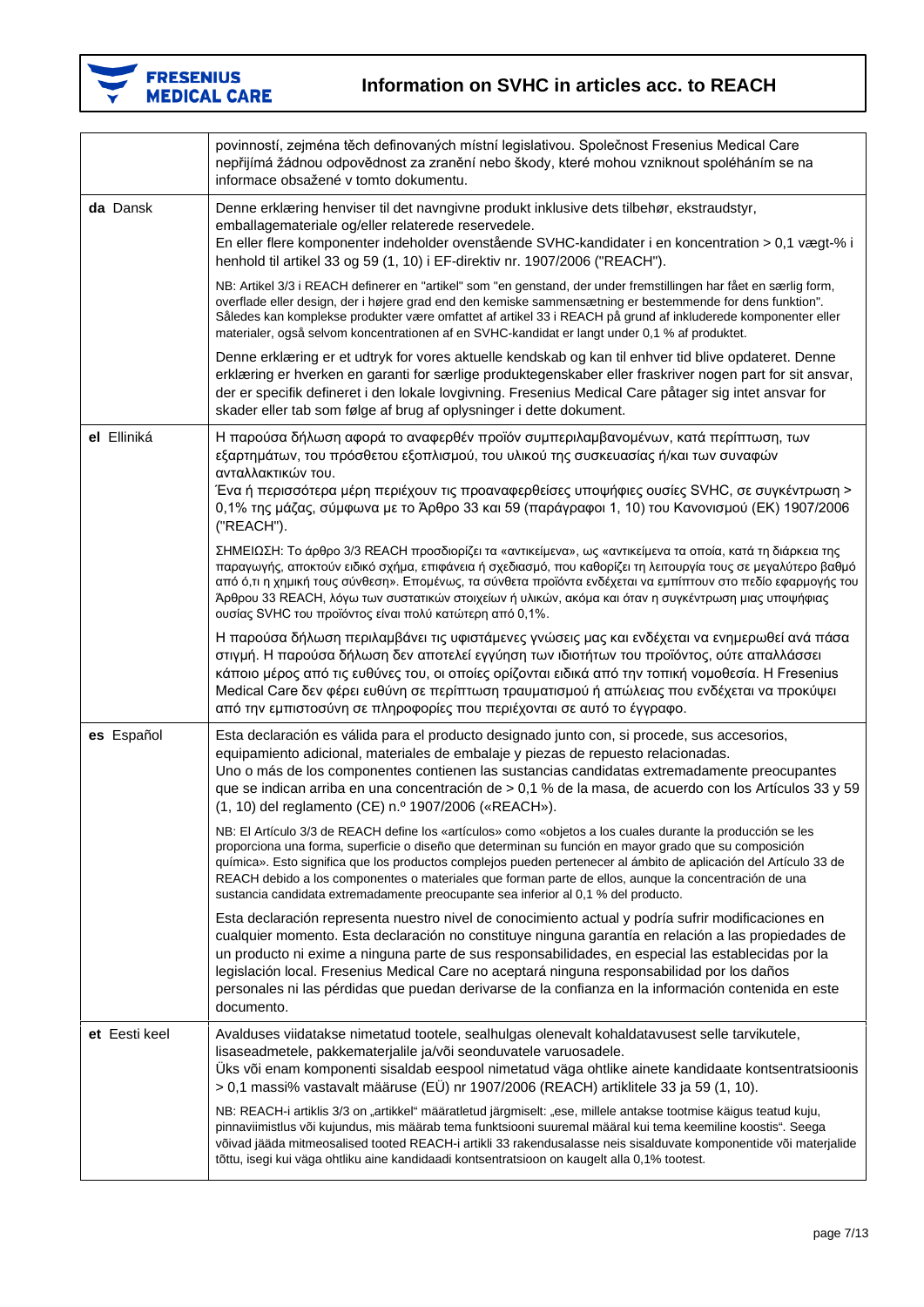

|                   | Avaldus kujutab meie teadmiste hetkeseisu ja seda võidakse igal ajal muuta. Avaldus ei kujuta garantiid<br>toote ühegi omaduse kohta ega vabasta ühtegi isikut tema vastutusest, eriti sellest, mis on määratletud<br>kohalikes õigusaktides. Fresenius Medical Care ei vastuta vigastuste ega kahju eest, mis võivad<br>tuleneda käesolevas dokumendis sisalduva teabe kasutamisest.                                                                                                                 |
|-------------------|-------------------------------------------------------------------------------------------------------------------------------------------------------------------------------------------------------------------------------------------------------------------------------------------------------------------------------------------------------------------------------------------------------------------------------------------------------------------------------------------------------|
| fi Suomi          | Tämä ilmoitus viittaa nimettyyn tuotteeseen sekä, mikäli käytössä, sen lisävarusteisiin, lisälaitteisiin,<br>pakkausmateriaaliin ja/tai tuotteeseen liittyviin varaosiin.<br>Yksi tai useampi komponentti sisältää edellä mainittuja erityistä huolta aiheuttavien aineiden (SVHC)<br>kandidaatteja, joiden pitoisuus on > 0,1 painoprosenttia säädöksen (EU) nro 1907/2006 ("REACH")<br>artiklan 33 ja 59 (1, 10) mukaisesti.                                                                        |
|                   | HUOM: REACH-asetuksen artikla 3/3 määrittelee "esineen" tuotteeksi, jolle annetaan tuotannossa erityinen muoto,<br>pinta tai rakenne, joka määrittää sen käyttötarkoitusta enemmän kuin sen kemiallinen koostumus. Monimutkaiset<br>tuotteet voivat siksi kuulua REACH-asetuksen 33 piiriin niiden sisältämien komponenttien tai materiaalien vuoksi,<br>vaikka SVHC-kandidaatin pitoisuus on huomattavasti alle 0,1 %.                                                                               |
|                   | Tämä ilmoitus vastaa tämänhetkistä tietämystämme ja se voidaan päivittää koska tahansa. Ilmoitus ei<br>esitä takuuta tuotteen ominaisuuksista eikä vapauta kolmatta osapuolta erityisesti paikallisen<br>lainsäädännön määrittämistä velvollisuuksista. Fresenius Medical Care ei vastaa mahdollisista<br>vahingoista tai vammoista, joiden syynä on turvautuminen tämän asiakirjan sisältämiin tietoihin.                                                                                            |
| fr Français       | Cette déclaration concerne le produit nommé avec, si applicable, ses accessoires, l'équipement<br>additionnel, le matériel d'emballage et/ou les pièces détachées liées.<br>Un ou plusieurs composants contiennent les substances candidates SVHC nommées ci-dessus dans<br>une concentration > 0,1 % du poids, conformément aux articles 33 et 59 (1, 10) du règlement (CE)<br>Nº 1907/2006 (« REACH »).                                                                                             |
|                   | NB : l'article 3/3 REACH définit par « article » un « objet auquel sont donnés, au cours du processus de fabrication,<br>une forme, une surface ou un dessin particuliers qui sont plus déterminants pour sa fonction que sa composition<br>chimique ». Ainsi, des produits complexes peuvent relever du champ d'application de l'article 33 REACH en raison<br>de composants ou matériaux inclus, même si la concentration d'une substance candidate SVHC est bien inférieure à<br>0,1 % du produit. |
|                   | Cette déclaration représente l'état actuel de nos connaissances et peut être mise à jour à tout moment.<br>Cette déclaration ne constitue aucune garantie sur les propriétés de produit et ne dégage aucunement<br>les responsabilités de tiers, en particulier telles que définies par la réglementation locale. Fresenius<br>Medical Care n'assume aucune responsabilité pour toute blessure ou perte liées à l'utilisation<br>d'informations contenues dans ce document.                           |
| hr Hrvatski Jezik | Ova se izjava odnosi na imenovani proizvod uključujući, kako je primjenjivo, njegove dodatke, dodatnu<br>opremu, materijal pakiranja i/ili povezane rezervne dijelove.<br>Jedna ili više komponenti sadrže prethodno navedene tvari posebno zabrinjavajućih svojstava (SVHC) u<br>koncentraciji > 0,1 masenog udjela prema člancima 33. i 59. (1., 10.) Uredbe (EZ) br. 1907/2006<br>("REACH").                                                                                                       |
|                   | Napomena: u članku 3. stavku 3. Uredbe REACH "proizvodi" se definiraju kao "predmet kojem se tijekom proizvodnje<br>daje poseban oblik, površina ili obličje koji određuju njegovu funkciju u većoj mjeri nego njegov kemijski sastav".<br>Stoga složeni proizvodi mogu biti obuhvaćeni područjem primjene članka 33. Uredbe REACH jer sadrže određene<br>komponente ili materijale, čak i kad je koncentracija kandidata za popis SVHC daleko ispod 0,1 % proizvoda.                                 |
|                   | Ova izjava predstavlja naše trenutno znanje i može se ažurirati u bilo kojem trenutku. Ova izjava ne<br>predstavlja jamstvo ni za koje svojstvo proizvoda niti oslobađa bilo koju stranu od odgovornosti,<br>posebno definiranih lokalnim zakonima. Društvo Fresenius Medical Care ne prihvaća odgovornost za<br>ozljede ili gubitke koji mogu proizaći iz oslanjanja na informacije sadržane u ovom dokumentu.                                                                                       |
| hu Magyar Nyelv   | A jelen nyilatkozat a megnevezett termékre vonatkozik, beleértve annak megfelelő tartozékait,<br>kiegészítő felszerelését, csomagolóanyagát és/vagy alkatrészeit.<br>Egy vagy több összetevő a fent megnevezett SVHC anyagjelöltet tartalmazza > 0,1 tömeg%<br>koncentrációban, az 1907/2006/EK rendelet ("REACH") 33. és 59. (1, 10) cikkének értelmében.                                                                                                                                            |
|                   | Megjegyzés: A REACH 3./3. cikke szerint az "árucikk" "olyan tárgy, amely az előállítás során a funkcióját a kémiai<br>összetételnél nagyobb mértékben meghatározó különleges formát, felületet vagy alakot kap". Ezért a komplex<br>termékekben felhasznált összetevők vagy anyagok miatt ezek a REACH 33. cikkének hatálya alá tartozhatnak, noha<br>a SVHC anyagjelölt koncentrációja sokkal kisebb, mint a termék 0,1%-a.                                                                          |
|                   | A jelen nyilatkozat a jelenlegi ismereteinket tükrözik, amelyek bármikor aktualizálhatók. A jelen<br>nyilatkozat nem jelenti sem a termék tulajdonságainak garantálását, sem a felek felmentését a                                                                                                                                                                                                                                                                                                    |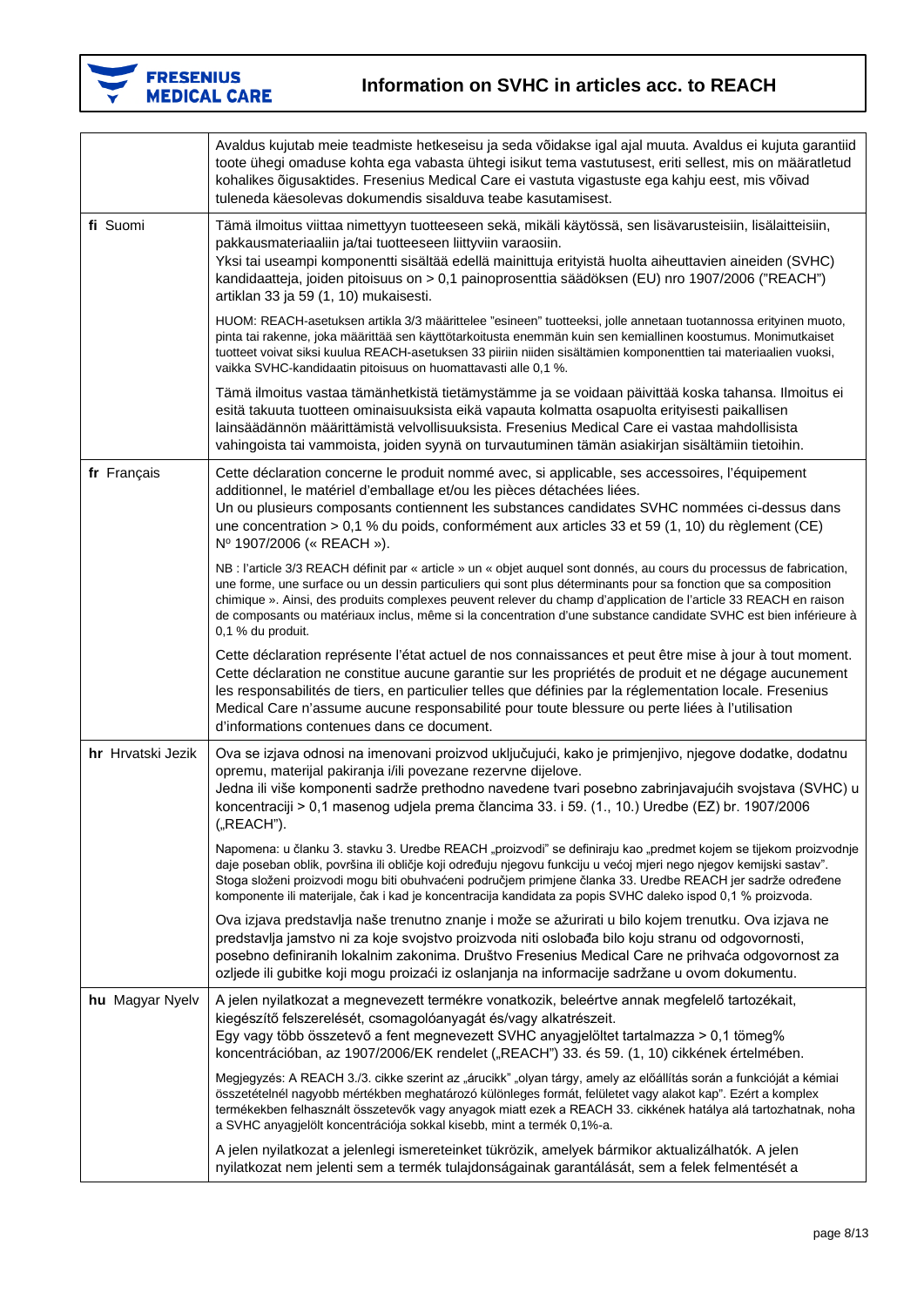

|             | felelősségük alól, különös tekintettel a helyi jogszabályokra. A Fresenius Medical Care nem vállal<br>semmilyen felelősséget sérülésekért vagy veszteségekért, amelyek a jelen dokumentumban lévő<br>információkban vetett bizalomból erednek.                                                                                                                                                                                                                                                                                 |
|-------------|--------------------------------------------------------------------------------------------------------------------------------------------------------------------------------------------------------------------------------------------------------------------------------------------------------------------------------------------------------------------------------------------------------------------------------------------------------------------------------------------------------------------------------|
| it Italiano | Questa dichiarazione fa riferimento al prodotto indicato, inclusi, nella misura applicabile, i suoi<br>accessori, le attrezzature supplementari, il materiale di imballaggio e/o i relativi ricambi.<br>Uno o più componenti contengono le sostanze incluse nella Candidate List delle SVHC (Substance of<br>Very High Concern, sostanze estremamente problematiche) sopra indicate in una concentrazione pari a<br>$> 0.1$ in massa% in conformità agli art. 33 e 59 (1, 10) del Regolamento (CE) n. 1907/2006 ("REACH").     |
|             | NB: l'articolo 3/3 REACH definisce gli "articoli" come "oggetti a cui sono dati durante la produzione una forma, una<br>superficie o un disegno particolari che ne determinano la funzione di uso finale in misura maggiore della sua<br>composizione chimica". I prodotti complessi possono, pertanto, essere contemplati dall'art. 33 REACH a causa di<br>componenti o materiali in essi inclusi, anche quando la concentrazione della sostanza inclusa nella Candidate List<br>SVHC è ben inferiore allo 0,1% del prodotto. |
|             | Questa dichiarazione rappresenta il nostro attuale stato della conoscenza e può essere aggiornata in<br>qualsiasi momento. Questa dichiarazione non rappresenta una garanzia di qualsiasi proprietà del<br>prodotto né esenta qualsiasi parte dalle proprie responsabilità, in particolar modo quelle definite dalla<br>legislazione locale. Fresenius Medical Care declina ogni responsabilità per eventuali lesioni o perdite<br>derivanti dal fare affidamento sulle informazioni contenute nel presente documento.         |
| ja Nihongo  | 本声明は、指定された製品(該当する場合は、その付属品、追加装置、包装材、関連予備部品など)が対象です。<br>1つまたは複数の構成要素には、規則(EC)No. 1907/2006(「REACH」)の第33条および59条(第1項、第10項)に<br>より濃度が0.1質量%を上回る、上記で指定されたSVHC候補物質が含まれています。                                                                                                                                                                                                                                                                                                                                                          |
|             | 注意:REACH第3条第3項では、「成形品」を、「製造時にその化学成分よりも高い度合いで機能を決定する特殊な形状、表面、設<br>計が与えられている対象物」として定義しています。そのため、複合製品は、SVHC候補物質の濃度が製品の0.1%をはるかに下回<br>っていても、含まれている構成要素や素材によってREACH第33条の対象になる可能性があります。                                                                                                                                                                                                                                                                                                                                              |
|             | 本声明は当社の現時点の認識を示したものであり、随時更新される可能性があります。本声明はいかなる製品の特<br>性も保証していません。また、いかなる当事者の責任(特に現地の法律で定義された責任)を免除するものでもあ<br>りません。フレゼニウス メディカル ケアでは、本書に記載された情報の信頼性から生じる傷害および損失に対し<br>て一切の責任を負いません。                                                                                                                                                                                                                                                                                                                                            |
| kk Kazak    | Бұл мәлімдеме аталған бұйымға, соның ішінде қолданылатын болса, оның керек-жарақтарына,<br>қосымша жабдығына, орауыш материалына және/немесе өніммен байланысты қосалқы<br>бөлшектерге қатысты болып келеді.<br>№ 1907/2006 («REACH») ережесінің (ЕҚ) 33- және 59-баптарына (1, 10) сай, бір немесе бірнеше<br>құрамдас бөлшегі жоғарыда аталған SVHC кандидаттарын > 0,1 массалық пайыз<br>концентрациясында қамтиды.                                                                                                         |
|             | Назар аударыңыз: REACH 3/3 бабы «бұйымдарды» «өндіріс барысында оның функциясын химиялық<br>құрамынан үлкенірек дәрежеге анықтайтын арнайы пішінге, бетке немесе дизайнға келтірілетін заттар» деп<br>белгілейді. Сондықтан кешенді бұйымдар тіпті SVHC кандидатының концентрациясы өнімнің 0,1 пайызынан<br>төмен болғанда да құрамындағы құрамдас бөлшектеріне немесе материалдарына байланысты REACH 33-<br>бабының аясында болуы мүмкін.                                                                                   |
|             | Осы мәлімдеме біздің ағымдағы білім қалпын көрсетеді және кез келген уақытта жаңартылуы<br>мүмкін. Осы мәлімдеме не бұйымның кез келген сипаттарына кепілдік бермейді, не ешбір тарапты<br>әсіресе жергілікті заңнамамен белгіленген жауапкершіліктен босатпайды. Fresenius Medical Care<br>компаниясы осы құжатта қамтылған ақпаратқа сүйенгеннен пайда болған жарақаттану немесе<br>мүліктен айрылу үшін ешқандай жауапкершілік көтермейді.                                                                                  |
| ko Korean   | 본 명세서에서는 가능한 경우 액세서리, 부가 장비, 포장 재질 및/또는 관련 예비 부품 등을 포함, 해당 제품의 정보를<br>제공합니다.                                                                                                                                                                                                                                                                                                                                                                                                                                                   |
|             | 하나 이상의 구성 요소에는 Regulation (EC) No. 1907/2006("REACH") 제 33조 및 59(1, 10)에 따라 질량 기준 0.1%<br>이상의 SVHC 허가 후보 물질이 포함되어 있습니다.                                                                                                                                                                                                                                                                                                                                                                                                        |
|             | 주의: 제 3/3조 REACH에서는 "완제품"의 정의를 "생산 중에 특수한 성형, 표면 처리 또는 설계가 더해져 단순 화학 조성 이상의 큰<br>기능을 발휘하는 물체"로 규정합니다. SVHC 허가 후보 물질의 농도가 제품의 0.1% 미만인 경우에도 복잡한 제품은 포함된<br>구성요소 또는 재료로 인해 제 33조 REACH의 범위에 해당될 수 있습니다.                                                                                                                                                                                                                                                                                                                          |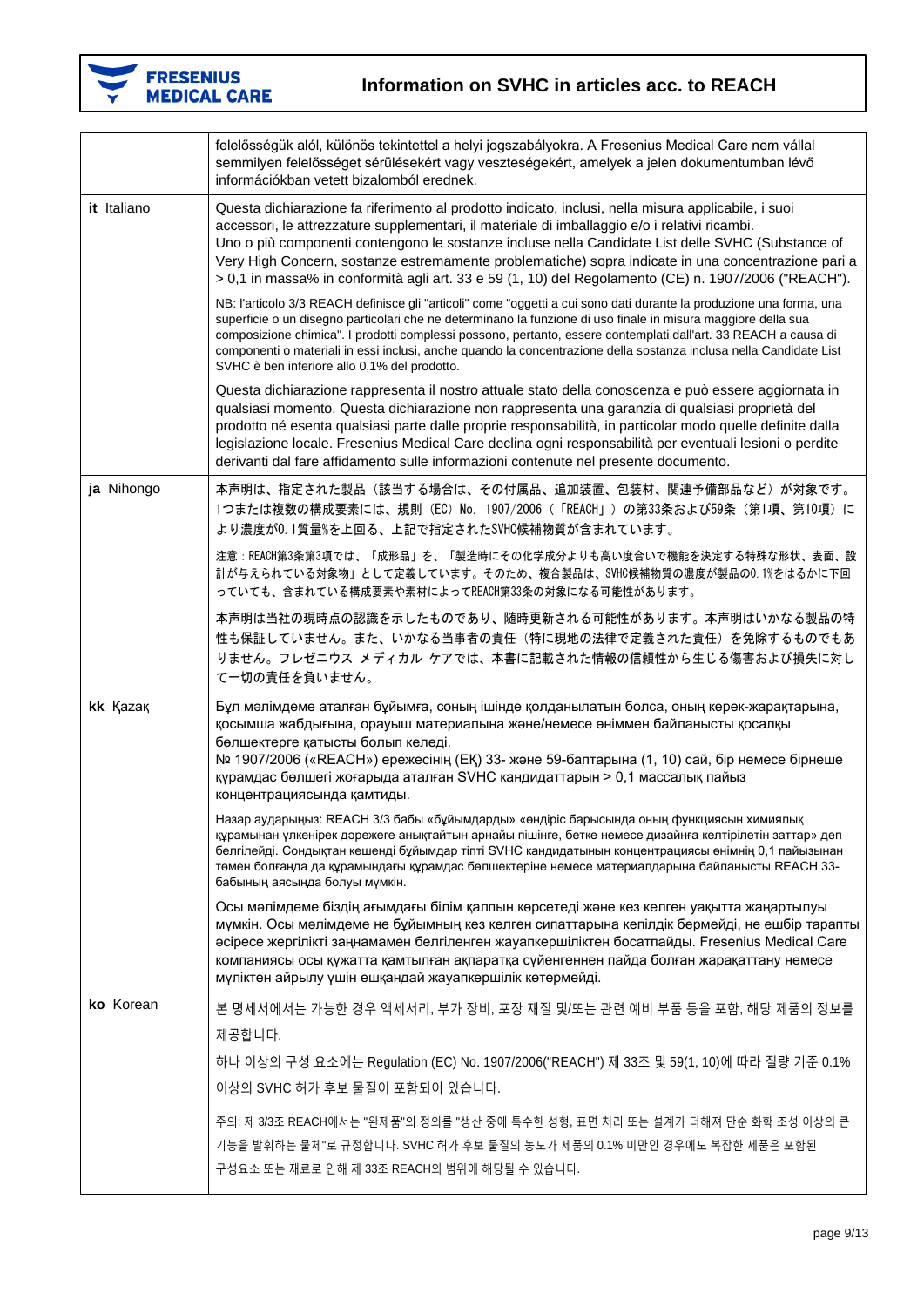

|                       | 본 명세서는 현재의 지식 수준을 반영하므로 언제든지 업데이트될 수 있습니다. 본 명세서는 제품 특성에 대한                                                                                                                                                                                                                                                                                                                                                                                                                          |
|-----------------------|--------------------------------------------------------------------------------------------------------------------------------------------------------------------------------------------------------------------------------------------------------------------------------------------------------------------------------------------------------------------------------------------------------------------------------------------------------------------------------------|
|                       | 보증을 제시하지 않으며, 특히 현지 규제법규에서 규정된 책임으로부터 어떤 당사자도 면책하지 않습니다.                                                                                                                                                                                                                                                                                                                                                                                                                             |
|                       | Fresenius Medical Care는 이 문서에 포함된 정보의 신뢰성으로 인해 발생할 수 있는 부상 또는 손실에 대해                                                                                                                                                                                                                                                                                                                                                                                                                 |
|                       | 책임지지 않습니다.                                                                                                                                                                                                                                                                                                                                                                                                                                                                           |
| It Lietuvių Kalba     | Ši informacija susijusi su nurodytu produktu ir, jei taikoma, jo priedais, papildoma įranga, pakavimo<br>medžiagomis ir / arba susijusiomis atsarginėmis dalimis.<br>Viename ar daugiau komponentų yra aukščiau nurodytų SVHC kandidatų su > 0,1 % visos masės<br>koncentracija pagal reglamento (EB) NR. 1907/2006 ("REACH") 33 ir 59 str. (1, 10).                                                                                                                                 |
|                       | Dėmesio: "REACH" 3/3 straipsnyje "objektai" apibrėžiamos kaip "daiktai, kuriems gamybos metu suteikiama speciali<br>forma, paviršius ar dizainas, kuris su jų numatoma funkcija yra susijęs labiau negu jų cheminė sandara". Dėl to<br>sudėtingi produktai gali patekti į "REACH" 33 straipsnio galiojimo sferą dėl savo sudėtyje esančių komponentų ar<br>medžiagų, net jei SVHC kandidato koncentracija produkte yra gerokai mažesnė nei 0,1 %.                                    |
|                       | Šis pareiškimas atspindi mūsų šiuo metu turimas žinias ir gali būti bet kada patikslintas. Šis pareiškimas<br>nėra jokia garantija dėl produkto ypatybių ir neatleidžia jokios trečiosios šalies nuo jos atsakomybės,<br>ypač apibrėžiamos pagal vietinius įstatymus. "Fresenius Medical Care" neprisiima jokios atsakomybės<br>už sužalojimus ar nuostolius, kurių gali atsirasti pasitikint šiame dokumente pateikta informacija.                                                  |
| Iv Latviešu<br>Valoda | Šis paziņojums attiecas uz minēto izstrādājumu, tostarp, ja piemērojams, tā piederumiem,<br>palīgiekārtām, iepakojuma materiālu un/vai saistītām rezerves daļām.<br>Viena vai vairākas sastāvdalas satur iepriekš minētos SVHC kandidātus koncentrācijā > 0,1 masas<br>daļa % saskaņā ar regulas (EK) Nr. 1907/2006 ("REACH") 33. un 59. pantu (1, 10).                                                                                                                              |
|                       | levērot: REACH regulas 3. panta 3. punkts definē "izstrādājumus" kā "objektus, kam izgatavošanā piešķirta īpaša<br>forma, virsma vai struktūra, kas nosaka to funkcijas vairāk nekā ķīmiskais sastāvs". Tādējādi REACH regulas<br>33. pantu var attiecināt uz kompleksiem izstrādājumiem ietverto sastāvdaļu vai materiālu dēļ, pat ja izstrādājuma<br>SVHC kandidāta koncentrācija ir krietni zem 0,1 %.                                                                            |
|                       | Šis paziņojums atspoguļo mūsu pašreizējo zināšanu līmeni, un to jebkurā laikā var atjaunināt. Šis<br>paziņojums nesniedz garantiju izstrādājumu īpašībām, kā arī neatbrīvo iesaistītās puses no to<br>atbildības, it īpaši vietējo tiesību aktu definētas. Fresenius Medical Care neuzņemas atbildību par<br>kaitējumu vai zaudējumiem, kas var izrietēt no šajā dokumentā iekļautās informācijas.                                                                                   |
| nl Nederlands         | Deze verklaring heeft betrekking op het genoemde product inclusief bijbehorende accessoires,<br>aanvullende uitrusting, verpakkingsmateriaal en/of reserveonderdelen.<br>Eén of meer componenten bevatten de bovengenoemde SVHC-kandidaten in een concentratie > 0,1<br>massa% volgens artikelen 33 en 59 (1, 10) van Verordening (EG) nr. 1907/2006 (REACH).                                                                                                                        |
|                       | NB: Artikel 3/3 REACH definieert een "voorwerp" als "een object waaraan tijdens de productie een speciale vorm,<br>oppervlak of patroon wordt gegeven waardoor zijn functie in hogere mate wordt bepaald dan door de chemische<br>samenstelling". Dus een complex product kan onder de werkingssfeer van artikel 33 van REACH vallen vanwege<br>componenten of materialen die het bevat ondanks dat de concentratie van een SVHC-kandidaat ver beneden 0,1%<br>van het product ligt. |
|                       | Deze verklaring beschrijft de huidige stand van onze kennis en kan op elk gewenst moment worden<br>bijgewerkt. Deze verklaring is geen garantie van producteigenschappen noch ontheft het enige partij<br>van haar verantwoordelijkheden, in het bijzonder van naleving van lokale wetgeving. Fresenius Medical<br>Care aanvaardt geen enkele aansprakelijkheid voor letsel of verlies dat kan voortvloeien uit het<br>vertrouwen op informatie in dit document.                     |
| no Norsk              | Dette utsagnet refererer til det nevnte produktet, inkludert, hvis det er aktuelt, dets tilbehør, ekstrautstyr,<br>emballasjemateriale og / eller relaterte reservedeler.<br>$En$ eller flere komponenter inneholder ovennevnte SVHC-kandidater i en konsentrasjon > 0,1<br>masseprosent i henhold til artikkel 33 og 59 (1, 10) av direktiv (EC) nr. 1907/2006 ("REACH").                                                                                                           |
|                       | NB: Artikkel 3/3 REACH definerer "artikler" som "objekter som under produksjon er gitt en spesiell form, overflate<br>eller design som bestemmer det funksjon i større grad enn dets kjemiske sammensetning". Komplekse produkter kan<br>dermed komme innenfor omfanget til artikkel 33 REACH på grunn av inkluderte komponenter eller materialer, selv<br>når konsentrasjonen av en SVHC-kandidat er langt under 0,1 % av produktet.                                                |
|                       | Dette utsagnet representerer vår nåværende kunnskap, og kan bli oppdatert til enhver tid. Dette<br>utsagnet utgjør verken noen garanti for noen produktegenskaper eller fritar noen parter fra sitt ansvar,<br>spesielt som definert av lokal lovgivning. Fresenius Medical Care påtar seg ikke noe ansvar for                                                                                                                                                                       |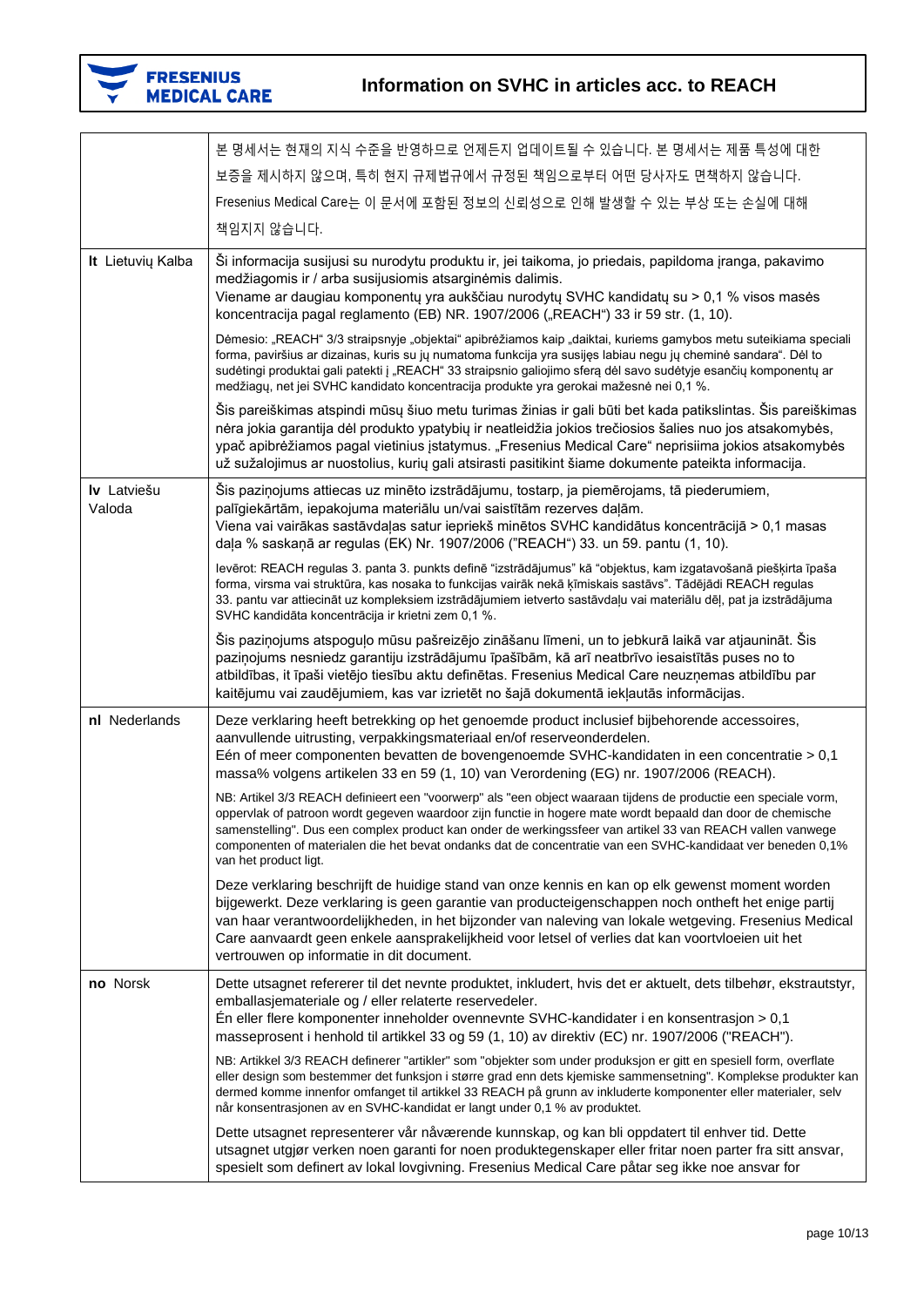

|              | personskader eller tap som skyldes at man baserer seg på informasjonen i dette dokumentet.                                                                                                                                                                                                                                                                                                                                                                                                                                   |
|--------------|------------------------------------------------------------------------------------------------------------------------------------------------------------------------------------------------------------------------------------------------------------------------------------------------------------------------------------------------------------------------------------------------------------------------------------------------------------------------------------------------------------------------------|
| pl Polski    | Niniejsza deklaracja dotyczy niniejszego produktu, w tym w stosownych przypadkach jego akcesoriów,<br>sprzętu dodatkowego, materiału opakowaniowego i/lub powiązanych części zapasowych.<br>Co najmniej jeden z komponentów zawiera wyżej podanych kandydatów SVHC w stężeniu > 0,1%<br>masy produktu według art. 33 i 59 (1, 10) rozporządzenia (WE) nr 1907/2006 ("REACH").                                                                                                                                                |
|              | UWAGA: Art. 3/3 rozporządzenia REACH definiuje "wyroby" jako "przedmioty, który podczas produkcji otrzymują<br>określony kształt, powierzchnię, konstrukcję lub wygląd zewnętrzny, co decyduje o ich funkcji w stopniu większym niż<br>jego skład chemiczny". Oznacza to, że produkty złożone mogą podlegać zapisom art. 33 REACH z powodu<br>uwzględnionych w nich komponentów lub materiałów, nawet jeśli stężenie kandydata SVHC znajduje się znacznie<br>poniżej 0,1% masy tego produktu.                                |
|              | Niniejsza deklaracja odzwierciedla stan naszej obecnej wiedzy i w każdej chwili może zostać<br>zaktualizowana. Niniejsza deklaracja nie stanowi gwarancji właściwości żadnego produktu, ani nie<br>zwalnia żadnej strony z jej obowiązków, zwłaszcza określonych w lokalnych przepisach. Firma<br>Fresenius Medical Care nie odpowiada za obrażenia ciała lub straty mogące wynikać z opierania się na<br>informacjach zawartych w niniejszym dokumencie.                                                                    |
| pt Português | Esta declaração refere-se ao produto mencionado, incluindo, conforme aplicável, os seus acessórios,<br>equipamento adicional, material de embalagem e/ou peças sobresselentes relacionadas.<br>Um ou mais componentes contêm os candidatos SVHC, mencionados acima, numa concentração > 0,1<br>massa% de acordo com o Artigo 33 e 59 (1, 10) do regulamento (CE) nº 1907/2006 ("REACH").                                                                                                                                     |
|              | NB: O artigo 3/3 REACH define "artigos" como "objetos aos quais, durante a produção, é dada uma forma, superfície<br>ou desenho específico que é mais determinante para a sua utilização final do que a sua composição química". Deste<br>modo, os produtos complexos podem entrar no âmbito do Artigo 33 REACH devido aos componentes ou materiais<br>incluídos, mesmo se a concentração de um candidato SVHC estiver bem abaixo de 0,1 % do produto.                                                                       |
|              | Esta declaração representa o nosso estado atual de conhecimento e pode ser atualizada a qualquer<br>momento. Esta declaração não representa uma garantia de qualquer propriedade do produto, nem<br>desobriga as partes de suas responsabilidades, especialmente as definidas pela legislação local. A<br>Fresenius Medical Care não aceita a responsabilidade por lesões ou perdas que possam ocorrer devido<br>à confiança na informação contida neste documento.                                                          |
| ro Română    | Această declarație se referă la produsul indicat inclusiv, acolo unde este aplicabil, tuturor accesoriilor<br>sale, echipamentelor suplimentare, materialelor de ambalare si/sau pieselor de schimb conexe.<br>Unul sau mai multe ingrediente conțin Candidații SVHC indicați anterior într-o concentrație de > 0,1<br>mass% conform Articolului 33 și 59 (1, 10) din Reglementarea (CE) Nr. 1907/2006 ("REACH").                                                                                                            |
|              | NB: Articolul 3/3 REACH definește "articolele" ca fiind "obiecte cărora li se oferă pe parcursul producției o formă, o<br>suprafață sau un design special, care determină funcționalitatea sa în mai mare măsură decât compoziția sa<br>chimică". Astfel, produsele complexe pot intra sub incidența Articolului 33 REACH datorită componentelor sau<br>materialelor incluse, chiar și atunci când concentrația unui Candidat SVHC este mult sub 0,1 % din produs.                                                           |
|              | Această declarație reprezintă nivelul cunoștințelor noastre actuale și poate fi actualizat oricând. Această<br>declarație nu reprezintă nicio o garanție referitoare la proprietățile produsului și nici nu exonerează una<br>dintre părți de responsabilități, mai ales conform definițiilor legislației locale. Fresenius Medical Care nu<br>își asumă nicio răspundere pentru vătămările sau pierderile ce pot apărea ca urmare a utilizării ca<br>fundament a informațiilor conținute de acest document.                 |
| ru Russkij   | Данное положение относится к поименованному продукту, включая, в том или ином случае, его<br>комплектующие, дополнительное оборудование, упаковочный материал и/или соответствующие<br>запасные части.<br>Один или несколько компонентов содержат вышеупомянутые потенциально особо опасные<br>вещества в концентрации >0.1 % массы в соответствии со Статьями 33 и 59 (1, 10) Закона (EC)<br>№ 1907/2006 («REACH»).                                                                                                         |
|              | Обратить внимание: Статья 3/3 закона REACH определяет «товары» как «изделия, которым в процессе<br>производства придается особая форма, поверхность или конструкция, что в большей степени определяет их<br>функцию, нежели химический состав». Поэтому комплексные продукты могут подпадать под действие Статьи<br>33 закона REACH по причине включенных в них компонентов или материалов даже в случае, если<br>концентрация потенциально особо опасных веществах в значительной степени ниже 0.1% от состава<br>продукта. |
|              | Данное положение основано на нашем текущем уровне знаний и может быть уточнено в любое<br>время. Данное положение не представляет собой гарантии каких-либо характеристик продукта и<br>не освобождает ни одну из сторон от обязательств, особенно тех, которые определены местным                                                                                                                                                                                                                                           |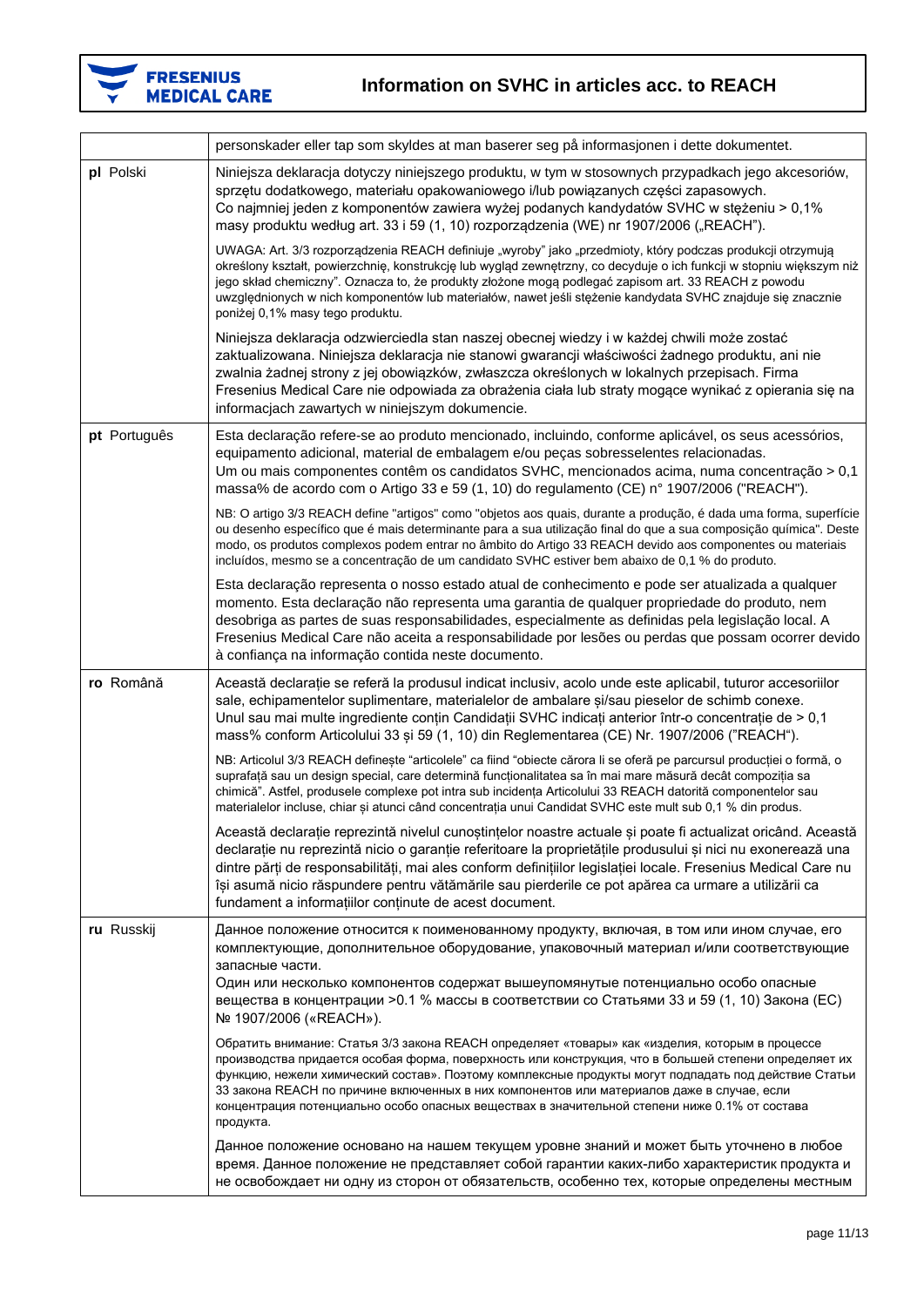

# FRESENIUS<br>MEDICAL CARE

|                       | законодательством. Компания Fresenius Medical Care не принимает на себя никакой<br>ответственности за ущерб или убытки, которые могут быть понесены в результате использования<br>информации, содержащейся в данном документе.                                                                                                                                                                                                                                           |
|-----------------------|--------------------------------------------------------------------------------------------------------------------------------------------------------------------------------------------------------------------------------------------------------------------------------------------------------------------------------------------------------------------------------------------------------------------------------------------------------------------------|
| sk Slovenský<br>jazyk | Toto vyhlásenie sa týka uvedeného produktu vrátane jeho príslušenstva, dodatočného vybavenia,<br>obalového materiálu a/alebo súvisiacich náhradných dielov.<br>Jedna alebo viac zložiek obsahuje vyššie uvedené kandidátske látky SVHC v koncentrácii > 0,1 %<br>hmotnosti podľa článku 33 a 59 (1, 10) nariadenia (ES) č. 1907/2006 ("REACH").                                                                                                                          |
|                       | Poznámka: Článok 3/3 REACH definuje "predmety" ako "objekty", ktoré majú počas výroby špeciálny tvar, povrch<br>alebo konštrukciu, ktoré určujú ich funkciu vo väčšej miere ako jeho chemické zloženie". Takéto zložité výrobky môžu<br>spadať do rozsahu článku 33 nariadenia REACH z dôvodu zahrnutých komponentov alebo materiálov, aj keď<br>koncentrácia kandidátskych látok SVHC je oveľa nižšia ako 0,1 % výrobku.                                                |
|                       | Toto vyhlásenie predstavuje náš súčasný stav vedomostí a môže byť kedykoľvek aktualizované. Toto<br>vyhlásenie nepredstavuje záruku vlastností produktu, ani nevylučuje žiadne povinnosti žiadnej zmluvnej<br>strany, špeciálne definovaných miestnymi právnymi predpismi. Spoločnosť Fresenius Medical Care<br>nepreberá žiadnu zodpovednosť za zranenie alebo stratu, ktoré môžu vzniknúť v súvislosti s<br>dôveryhodnosťou informácií obsiahnutých v tomto dokumente. |
| sl Slovenski          | Ta izjava se nanaša na navedeni izdelek, po potrebi vključno z dodatki, dodatno opremo, embalažo<br>in/ali povezanimi rezervnimi deli.<br>Ena komponenta ali več vsebuje zgoraj navedene potencialne snovi SVHC v koncentraciji<br>> 0,1 masnega odstotka v skladu s členoma 33 in 59 (1, 10) Uredbe (ES) št. 1907/2006 (»REACH«).                                                                                                                                       |
|                       | Opomba: Člen 3(3) Uredbe REACH opredeljuje »izdelke« kot »predmete, ki med proizvodnjo dobijo posebno obliko<br>ali površino, ki bolj določa njegovo funkcijo kot njegova kemična sestava«. Tako lahko kompleksni izdelki sodijo v<br>obseg člena 33 Uredbe REACH zaradi vključenih komponent ali materialov, četudi je koncentracija potencialne snovi<br>SVHC precej pod 0,1 % izdelka.                                                                                |
|                       | Ta izjava predstavlja naše trenutno stanje znanja in jo je mogoče kadar koli posodobiti. Ta izjava ne<br>predstavlja jamstva za nobeno značilnost proizvodov ali razrešuje odgovornosti nobene stranke, zlasti<br>opredeljene z lokalno zakonodajo. Fresenius Medical Care ne sprejme nobene odgovornosti za telesne<br>poškodbe ali škodo, do katere lahko pride zaradi zanašanja na informacije, vsebovane v tem<br>dokumentu.                                         |
| sr Srpski             | Ova izjava se odnosi na imenovani proizvod, uključujući, prema primeni, njegov pribor, dodatnu opremu,<br>ambalažni materijal i/ili povezane rezervne delove.<br>Jedna ili više komponenti sadrže gore navedene SVHC kandidate u koncentraciji > 0,1 masenih % u<br>skladu sa članom 33 i 59 (1, 10) propisa (EZ) br. 1907/2006 ("REACH").                                                                                                                               |
|                       | Dodatna napomena: Član 3/3 REACH definiše "artikle" kao "predmete koji tokom proizvodnje dobijaju poseban oblik,<br>površinu ili dizajn koji određuje funkciju predmeta u većoj meri nego što to čini njegov hemijski sastav". Tako složeni<br>proizvodi mogu biti uključeni u opseg člana 33 REACH zbog sadržanih komponenti ili materijala, čak i kada je<br>koncentracija SVHC kandidata daleko ispod 0,1% proizvoda.                                                 |
|                       | Ova izjava predstavlja naša trenutna saznanja i može biti ažurirana u bilo kom trenutku. Ova izjava ne<br>predstavlja garanciju u pogledu bilo kog svojstva proizvoda niti oslobađa bilo koju stranu od njenih<br>odgovornosti, naročito onih koje su definisane lokalnim zakonima. Kompanija Fresenius Medical Care<br>ne prihvata odgovornost za povredu ili gubitak koji može proisteći iz oslanjanja na informacije u ovom<br>dokumentu.                             |
| sv Svenska            | Detta uttalande gäller den identifierade produkten, inklusive eventuella tillbehör, extrautrustning,<br>förpackningsmaterial och/eller tillhörande reservdelar.<br>En eller flera av komponenterna ovan innehåller identifierade farliga ämnen (SVHC) med en<br>koncentration på > 0,1 % av massan enligt artikel 33 och 59 (1, 10) i förordning (EG) nr. 1907/2006<br>("REACH").                                                                                        |
|                       | OBS: REACH-artikel 3/3 definierar "artiklar" som "objekt som vid produktion erhåller en viss form, yta eller<br>utformning, som bestämmer dess funktion i större utsträckning än dess kemiska sammansättning". Alltså kan<br>sammansatta produkter omfattas av REACH-artikel 33 på grund av de komponenter eller material som ingår, även<br>om koncentrationen av ett farligt ämne (SVHC) är mycket lägre än 0,1 % för hela produkten.                                  |
|                       | Detta uttalande representerar vår aktuella kunskap och kan ändras när som helst. Uttalandet utgör<br>ingen garanti gällande en produkts egenskaper och befriar inte heller någon part från sitt ansvar, särskilt<br>inte det ansvar som regleras av lokal lagstiftning. Fresenius Medical Care tar inget ansvar för eventuella<br>skador eller förluster som uppstår på grund av man förlitar sig på informationen i detta dokument.                                     |